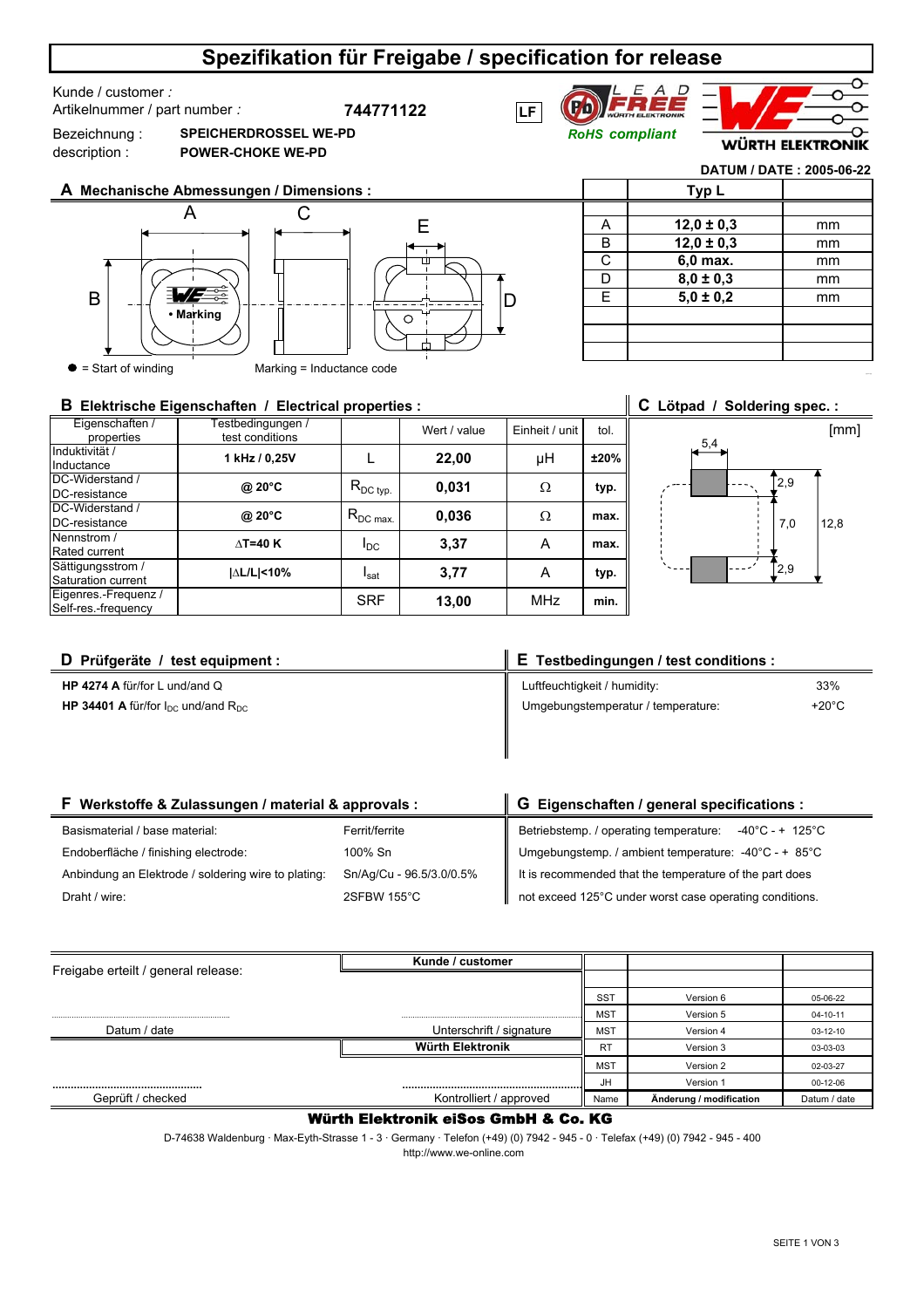## **Spezifikation für Freigabe / specification for release**

Kunde / customer *:* 

Bezeichnung : description :

Artikelnummer / part number *:* **744771122**





**H Induktivitätskurve / Inductance curve :**

**SPEICHERDROSSEL WE-PD POWER-CHOKE WE-PD**



| Freigabe erteilt / general release: | Kunde / customer         |            |                         |              |
|-------------------------------------|--------------------------|------------|-------------------------|--------------|
|                                     |                          |            |                         |              |
|                                     |                          | <b>SST</b> | Version 6               | 05-06-22     |
|                                     |                          | <b>MST</b> | Version 5               | 04-10-11     |
| Datum / date                        | Unterschrift / signature | <b>MST</b> | Version 4               | $03-12-10$   |
|                                     | Würth Elektronik         | <b>RT</b>  | Version 3               | 03-03-03     |
|                                     |                          | <b>MST</b> | Version 2               | 02-03-27     |
|                                     |                          | JH         | Version 1               | 00-12-06     |
| Geprüft / checked                   | Kontrolliert / approved  | Name       | Änderung / modification | Datum / date |
|                                     |                          |            |                         |              |

Würth Elektronik eiSos GmbH & Co. KG

D-74638 Waldenburg · Max-Eyth-Strasse 1 - 3 · Germany · Telefon (+49) (0) 7942 - 945 - 0 · Telefax (+49) (0) 7942 - 945 - 400 http://www.we-online.com